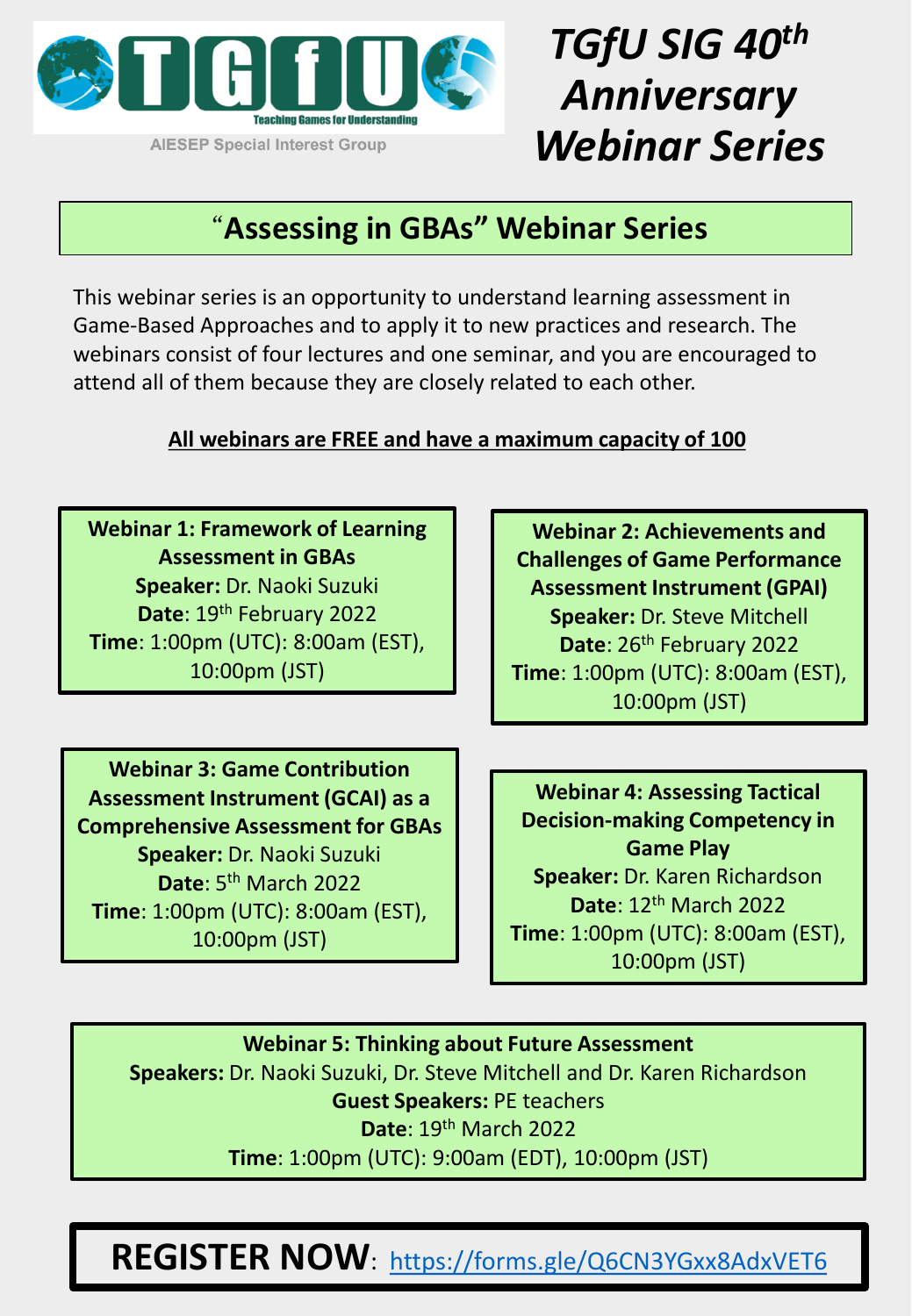

## *TGfU SIG 40th Anniversary Webinar Series*

### **Framework of Learning Assessment in Games Based Approaches (GBAs)**

This webinar, presented by Dr. Naoki Suzuki, Associate Professor at Tokyo Gakugei University in Japan, will introduce the basic concept of GBAs, the framework of assessment and its significance in GBAs. The question of "What is assessment?" will be clarified, and a "foundation for thinking about assessment" will be formed.

*This webinar, is the 1st in a series of five as part of "Assessing In GBAs" which are being released for the TGfU 40th Anniversary Year.* 



Dr.Naoki Suzuki completed his Ph.D. in 2007 on researching PE assessment at Tokyo Gakugei University in Japan. Prior to becoming a professor in 2004, he was an elementary school teacher for 9 years. He has an interest in teaching and researching Physical Education and Teacher Training and is challenging to incorporate the ICT into PE based on his previous research. He developed the distance learning and application for PE and positively implemented them on games curriculum.

Dr, Suzuki has made a platform for sharing information related to a wide range of Game-Based Approaches (GBAs) for teachers, researchers, coaches and other practitioners. He has organized seminar and lectures for Game-Based Approaches in Japan and is working to broaden the concepts of GBAs.

> **Date**: 19th February 2022 **Time**: 1:00pm (UTC): 8:00am (EST), 10:00pm (JST) **Cost**: Free **Capacity**: 100 people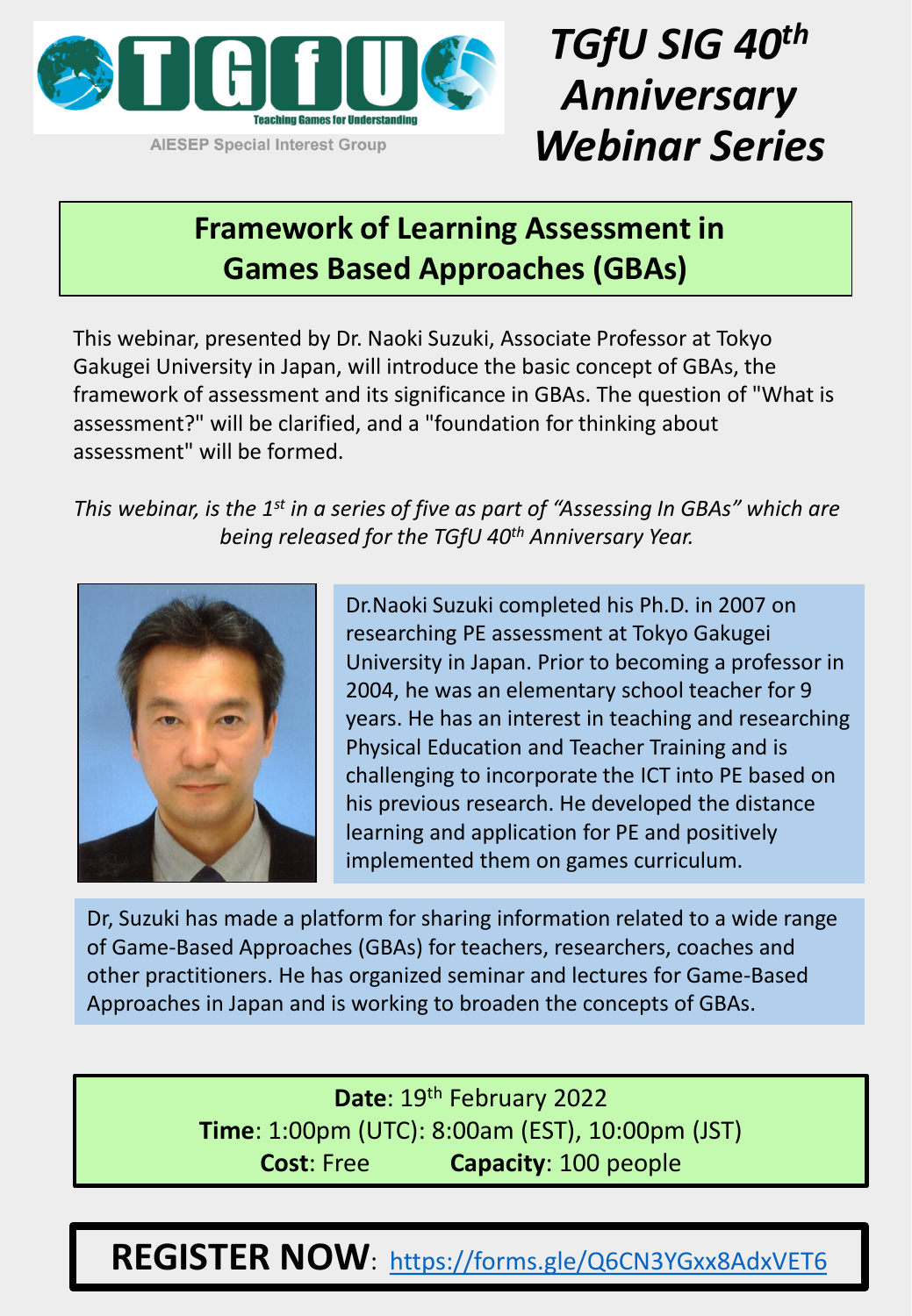

# *TGfU SIG 40th Anniversary Webinar Series*

### **Achievements and Challenges of Game Performance Assessment Instrument (GPAI)**

This webinar will be presented by Dr. Steve Mitchell, Professor at Kent State University, USA. The Game Performance Assessment Instrument (GPAI) , a representative assessment tool in GBAs, will be explained and its specifics will be introduced. The objective is to be able to understand the achievements and challenges of GPAI.

*This webinar, is the 2nd in a series of five as part of "Assessing In GBAs" which are being released for the TGfU 40th Anniversary Year.* 



Steve Mitchell has been at Kent State University in Ohio since 1992. He is the Associate Dean for Administrative Affairs and Graduate Education in the College of Education, Health and Human Services, and a Professor in PETE. Steve holds a PhD (Syracuse University), and Bachelor's and Master's degrees (Loughborough University, UK). He has authored numerous articles and book chapters related to standards-based teaching in PE, and has co-authored four textbooks, including two related to TGfU within public school PE, with one now into its 4th edition. Steve is a past-president of the Ohio

Association for Health, PE, Recreation & Dance (OAHPERD), where his efforts led to a mandatory standards-based PE assessment system in Ohio. Recently, he has been a member of the SHAPE America Board of Directors and a member of the Board of Examiners of the Council for the Accreditation of Educator Preparation (CAEP).

> **Date**: 26th February 2022 **Time**: 1:00pm (UTC): 8:00am (EST), 10:00pm (JST) **Cost**: Free **Capacity**: 100 people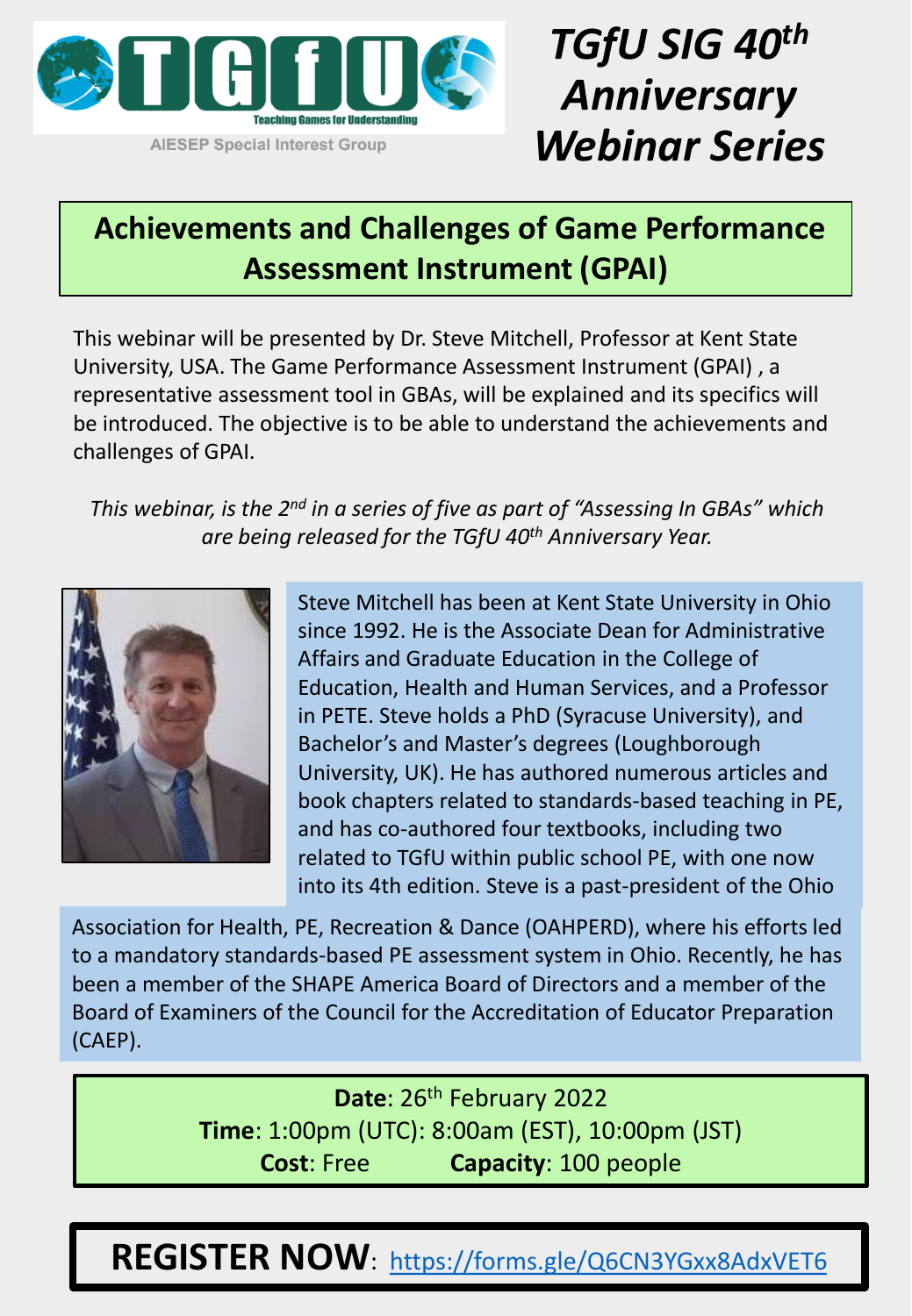

# *TGfU SIG 40th Anniversary Webinar Series*

### **Game Contribution Assessment Instrument (GCAI) as a Comprehensive Assessment for GBAs**

This webinar, presented by Dr. Naoki Suzuki, Associate Professor at Tokyo Gakugei University in Japan. The Game Contribution Assessment Instrument (GCAI) will be introduced as a comprehensive alternative to game performance assessment Instrument.

*This webinar, is the 3rd in a series of five as part of "Assessing In GBAs" which are being released for the TGfU 40th Anniversary Year.* 



Dr.Naoki Suzuki completed his Ph.D. in 2007 on researching PE assessment at Tokyo Gakugei University in Japan. Prior to becoming a professor in 2004, he was an elementary school teacher for 9 years. He has an interest in teaching and researching Physical Education and Teacher Training and is challenging to incorporate the ICT into PE based on his previous research. He developed the distance learning and application for PE and positively implemented them on games curriculum.

Dr, Suzuki has made a platform for sharing information related to a wide range of Game-Based Approaches (GBAs) for teachers, researchers, coaches and other practitioners. He has organized seminar and lectures for Game-Based Approaches in Japan and is working to broaden the concepts of GBAs.

> Date: 5<sup>th</sup> March 2022 **Time**: 1:00pm (UTC): 8:00am (EST), 10:00pm (JST) **Cost**: Free **Capacity**: 100 people

REGISTER NOW: <https://forms.gle/Q6CN3YGxx8AdxVET6>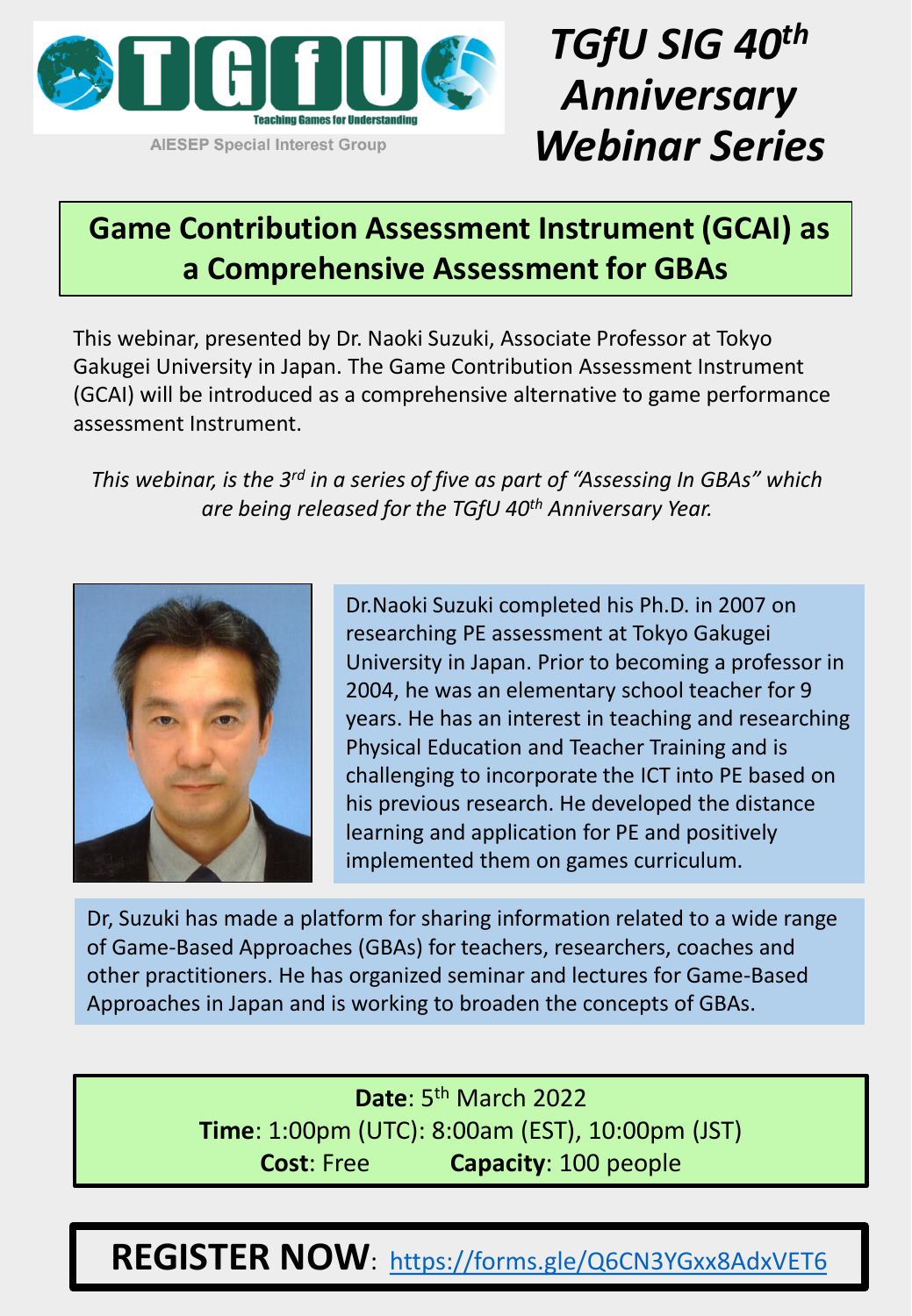

## *TGfU SIG 40th Anniversary Webinar Series*

### **Assessing Tactical Decision-making Competency in Game Play**

This webinar, presented by Dr. Karen Richardson, Professor at Bridgewater State University, USA. In GBAs, a player's tactical understanding is important. Therefore, a tool for assessing tactical understanding will be introduced. The objective is to understand the specifics of the method, its achievements, and challenges.

*This webinar, is the 4th in a series of five as part of "Assessing In GBAs" which are being released for the TGfU 40th Anniversary Year.* 



Karen Richardson has been a faculty member at Bridgewater State University since 2003. She is the Chair of the Health and Kinesiology Department in the College of Education and Health Sciences, and a Professor in PETE. Karen has an Ed.D (University of Massachusetts Amherst), a master's degree (Indiana State University), and a bachelor's degree (Springfield College). She has been an active leader in faculty development working with colleagues to research the impact of student-faculty partnerships on improving the teaching effectiveness of college faculty.

She served as the director of the New Teacher Partnership, a program that supports teacher development during the induction years. Karen has published and presented research on TGfU; lesson study; technology in PE; and the development of tactical decision-making competence in gameplay.

> **Date**: 12th March 2022 **Time**: 1:00pm (UTC): 8:00am (EST), 10:00pm (JST) **Cost**: Free **Capacity**: 100 people